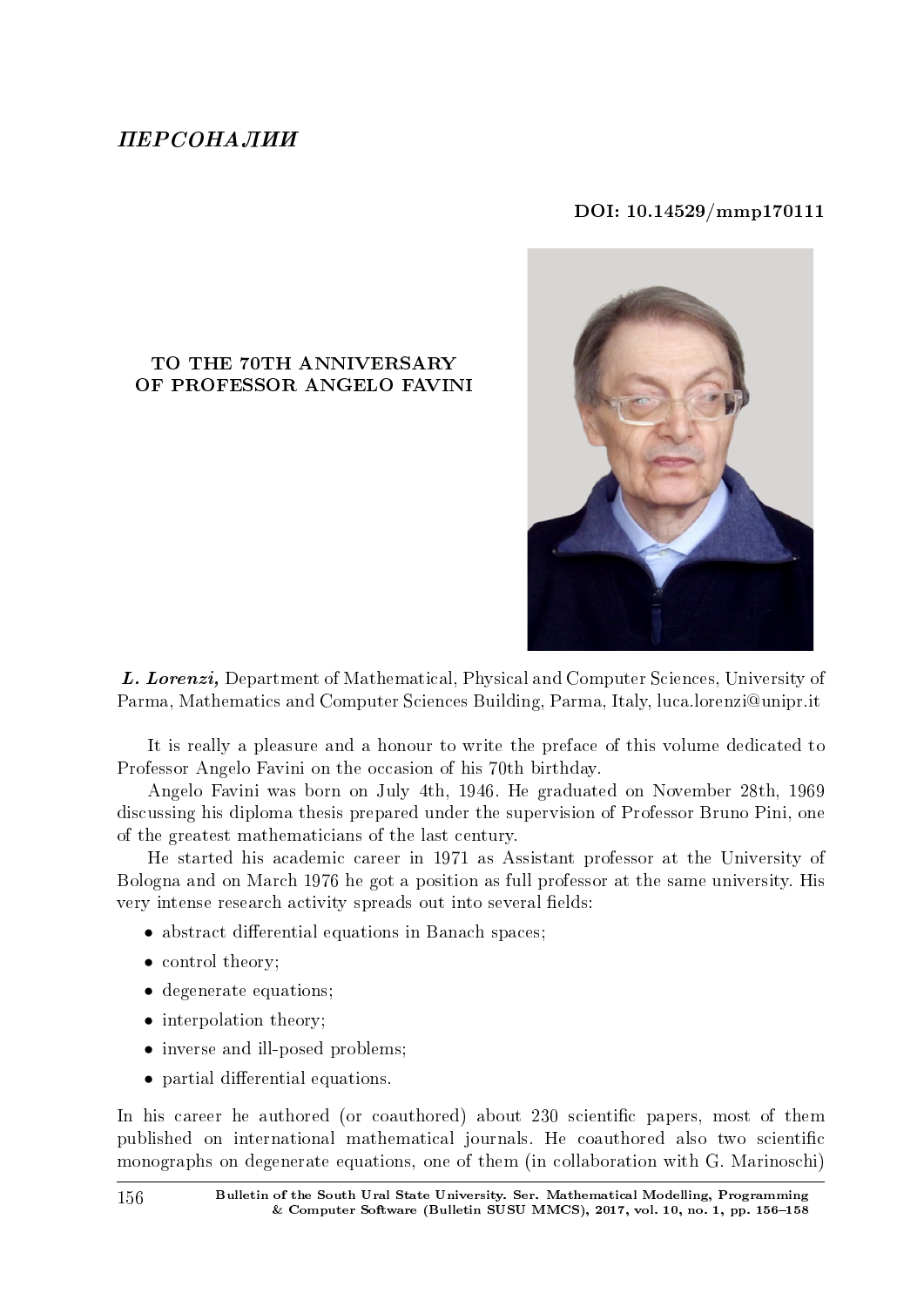devoted to the analysis of nonlinear second-order convection-diffusion equations with singular and possibly multivalued diffusion, and the other one (in collaboration with A. Yagi) on abstract degenerate equations of parabolic and hyperbolic type. Angelo Favini contributed to key developments in the theory of abstract degenerate equations and his second quoted book nowadays is a well recognized reference for mathematicians working in the field of (abstract) degenerate equations.

Throughout the years he collaborated with more than 60 mathematicians from Algeria, France, Germany, India, Japan, Jordan, Israel, Italy, Romania, Russia, Turkey, Ukraine, United States. This underlines how the mathematical community recognizes Angelo Favini as a leading expert of PDE's.

His first paper was published in 1970 and was concerned with interpolation theory in topological vector spaces. After a series of papers on interpolation, Angelo Favini started to analyze (degenerate) abstract differential equations. The first paper on this subject was published in 1974, followed by more than 60 papers on direct, inverse and control problems for degenerate equations. According to MathSciNet the papers and books he wrote have been cited more than one thousand times!

Angelo Favini co-organized also several international conferences in Bologna, Cortona, Parma to which several mathematicians from Italy and from abroad participated in. I participated in some of these conferences and I had the pleasure to co-organize three conferences with him. This collaboration allowed me to get a better knowledge of Angelo Favini, which I met for the first time in 2004 when I was at the beginning of my career and Angelo proposed me to study a degenerate nonlinear equation. Already from the first contacts, I understood how deep is his knowledge of mathematics and I saw the enthusiasm he always put in studying new (challenging) problems. He always showed the enthusiasm in doing mathematics also during all the conferences he organized. These events had always been the occasion for Angelo of new collaborations and he also had fostered new collaborations among the participants.

Angelo Favini is member of the Editorial board of the following international mathematical journals:

- Abstract and Applied Analysis;
- *•* Applicable Analysis;
- Bulletin of the South Ural State University. Series: Mathematical Modelling, Programming and Computer Software;
- *•* Discrete and Continuous Dynamical Systems. Series S;
- *•* International Journal of Applied and Experimental Mathematics;
- *•* JCAAM;
- *•* Scientiae Mathematicae Japonicae

and member of the "Academia delle Scienze dell'Istituto di Bologna" a famous italian institution which, in the past had Marie Curie and Albert Einstein as members.

To anyone who have/had the pleasure to know and collaborate with him, this short (and not complete) description of his activity does not add any further information on Angelo. On the contrary, I hope that these few lines may help those who do not know him personally to get at least an idea of his talent for Mathematics, testied by the variety of problems he studied, and of his great passion for Mathematics.